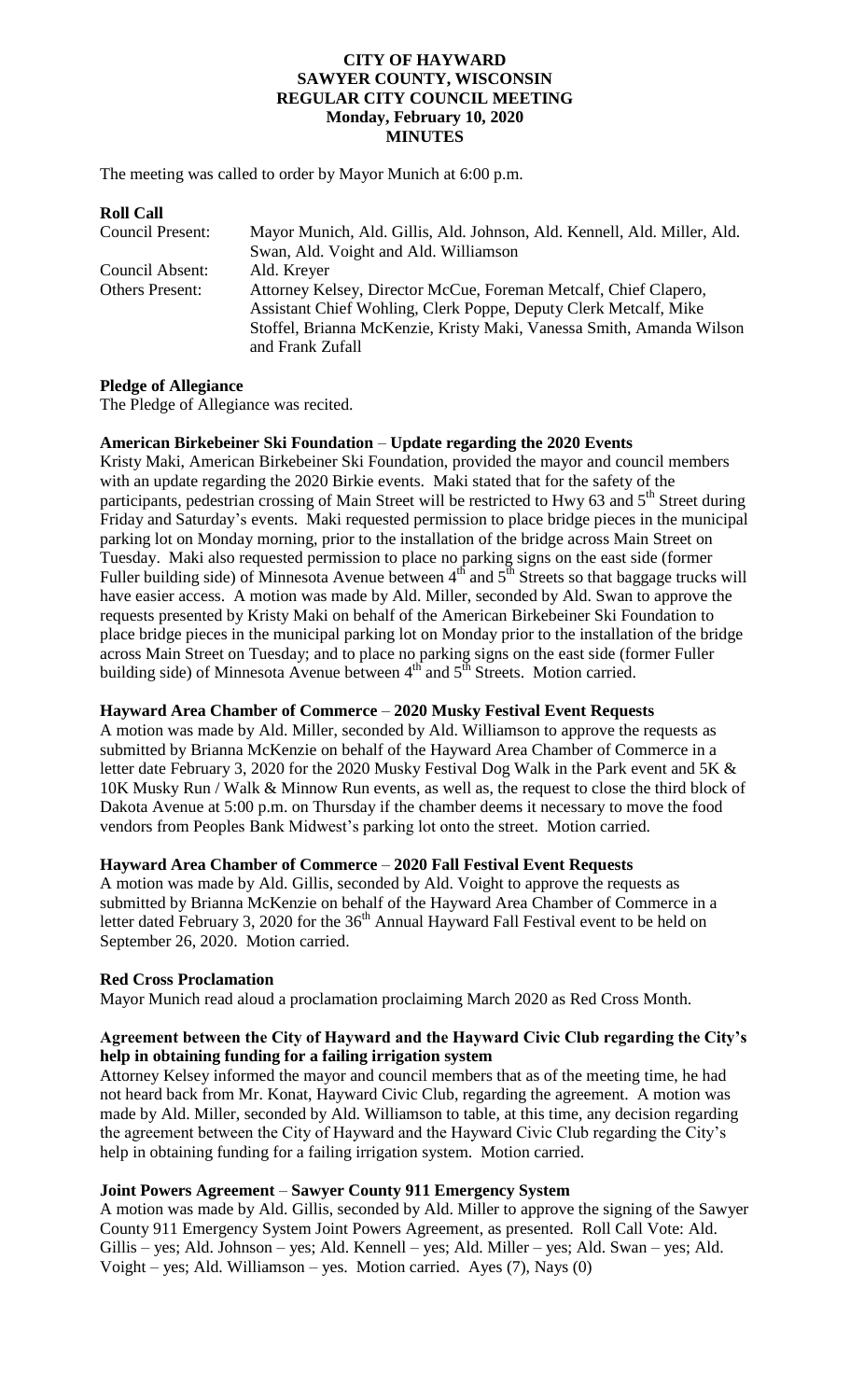# **A motion was made by Ald. Kennell, seconded by Ald. Williamson to approve the following:**

- **1. Minutes:** Public Works of 01/13; Finance of 01/13; Regular Council of 01/13 (abridged / unabridged)
- **2. From Police & Fire of 02/10:**
	- A. The purchase of seven Kenwood NX-5200K2 portable radios from Jackson Purchase 2 Way Radio Inc. for an amount of \$12,726.70; and to approve the purchase of three Kenwood VM5000 mobile radios from General Communications for an amount of \$6,686
	- B. The purchase of a 2020 Dodge Durango Pursuit AWD from Hayward Chrysler for an amount of \$29,343

# **3. From Public Works of 02/10:**

- A. no longer adding fluoride to the City's water system once the City's current fluoride supply is depleted
- B. the Professional Services Agreement with MSA for technical support & services for the ArcGIS Online System for an estimated amount of \$9,000 through December 31, 2020
- C. Information. The WI DNR has approved the City's request for closure of the Hayward Landfill from the Remediation & Redevelopment (R&R) program. The site has been transferred back to long-term monitoring within the Waste and Materials Management program effective January 1, 2020. Monitoring of the landfill gas extraction system has been discontinued, as the system has been shut down. The City will no longer have to conduct private well sampling; and environmental monitoring will now be conducted annually during the month of June
- D. the proposal submitted by Municipal Well & Pump for Well 7 pump repairs estimated at \$8,760 and Well 7 maintenance and rehabilitation services estimated at \$18,100
- E. Main Street Reconstruction Project:
	- 1. Tabling any decision regarding the changing of the color of the light poles on Main Street until more information can be obtained regarding the costs associated with changing the color from green to black
	- 2. Awarding the bid for the Main Street Reconstruction Project to Haas Sons, Inc. for a bid amount of \$1,614,378.95
	- 3. Update: the next step in the Main Street Reconstruction Project will be to sign the contracts and bid bond. In the next couple weeks, a preconstruction meeting will be held with the contractor and others; a meeting to update the business owners will also be held. Plans are to start the project in mid-March, weather permitting. In order to keep the business owners up-to-date regarding the progress of the project, meetings will be held once per week throughout the duration of the project.

# **4. From Finance of 02/10:**

- A. The 2019 City of Hayward Budget Transfers as presented. General Government: Council -\$2,900; Special Legal Counsel -\$2,784; Mayor -\$450; Clerk-Treasurer - \$9,000; Election -\$7,290; Accounting -\$1,975; Assessor -\$1,175; City Hall - \$3,500; Public Restrooms -\$145; Beautification -\$1,600; Fire Hall -\$1,000; Taxes/Charge Offs -\$400; Other General Government +\$46,765; Contingency Fund -\$39,800; Public Safety: Police Department -\$92,000; Fire Department - \$6,000; Building / Zoning Enforcement -\$1,500; Public Works: Hwy & Street Maintenance -\$20,000; Snow & Ice +\$6,000; Street Lighting -\$7,000; Sidewalks - \$5,600; Storm Sewers -\$3,000; Parking Facilities -\$2,400; Pedestrian / Bike Trail +\$900; Health & Human Services: Animal Control -\$300; Sanitation: Garbage Collection -\$4,700; Landfill -\$700; Recycling -\$2,800; Culture & Recreation: Parks -\$2,000; Celebration & Events +\$12,100; Beach -\$2,300; Conservation & Development: Planning Commission -\$380; Capital Outlays: Transfer to Other Funds +\$138,931; Public Works-Hwy & Streets +\$12,617; Public Works Storm Sewer +\$5,386
- B. Payment of City General Fund Checks numbered 33246 through 33321; and Water & Sewer Fund Checks numbered 10770 through 10798. No account transfers were made in January.
- **5.** Operator Licenses <u>Regular</u> (June 30, 2020): Kathleen A Froberg; Chesney J Deyo; Randall R Jensen; Derek D O'Keefe; and Barrett A Johnson